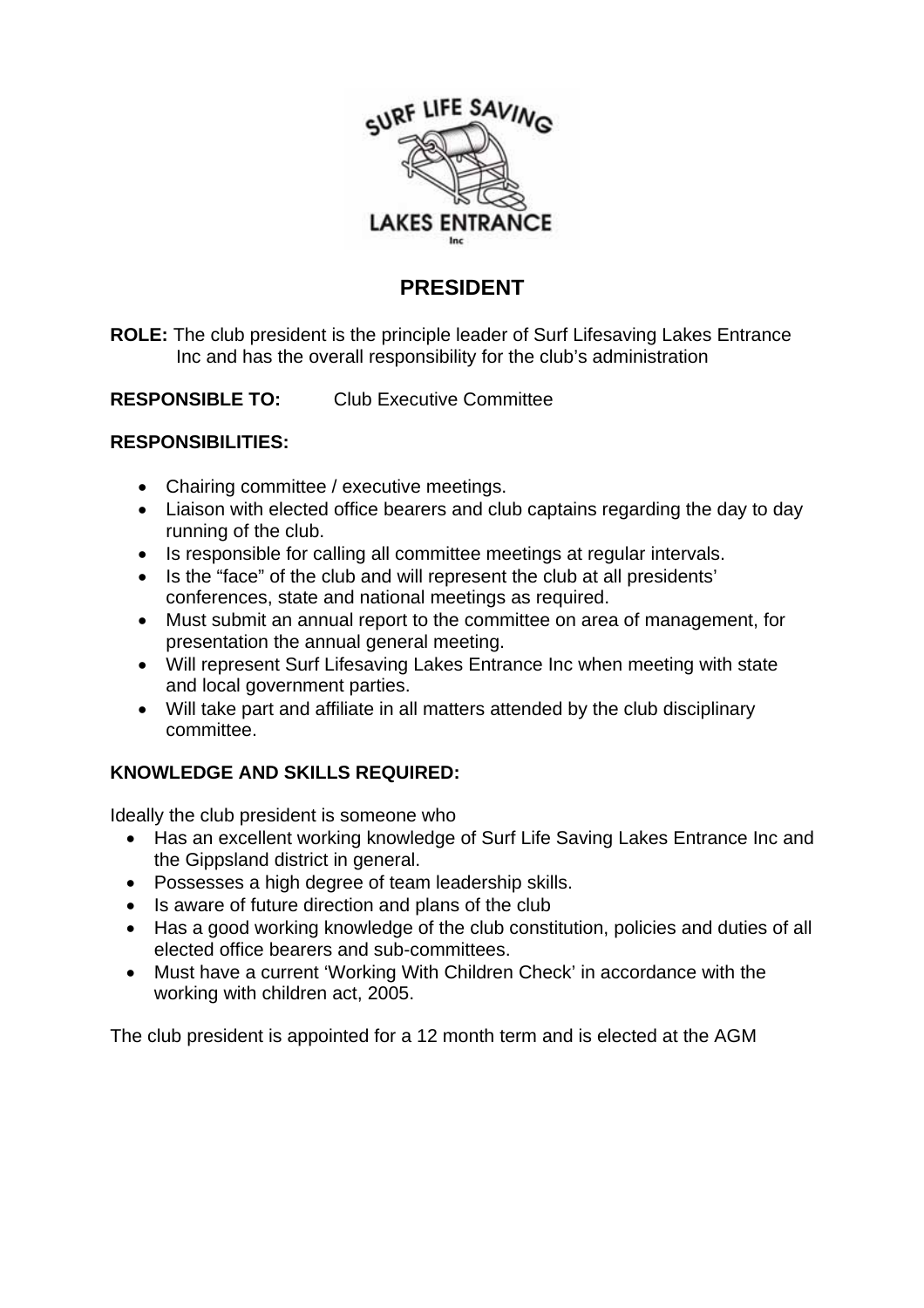

# **DEPUTY PRESIDENT**

- **ROLE:** The club vice president provides a supportive role to the president and the committee.
- **RESPONSIBLE TO:** The Club President and Executive Committee

#### **RESPONSIBILITIES:**

- Chairing executive / committees in the absence of the club president
- Provide assistance and support to the president in the execution of his/her duties

### **KNOWLEDGE AND SKILLS REQUIRED**

The club Vice President is someone who

- Has an excellent working knowledge of Surf Life Saving Lakes Entrance Inc and the Gippsland district in general.
- Possesses a high degree of team leadership skills.
- Is aware of the future direction and plans for the club.
- Has a good working knowledge of the club constitution, policies and duties off all elected office bearers and sub-committees.
- Must have a current 'Working With Children Check' in accordance with the working with children act, 2005.

The deputy president is appointed for 12 months.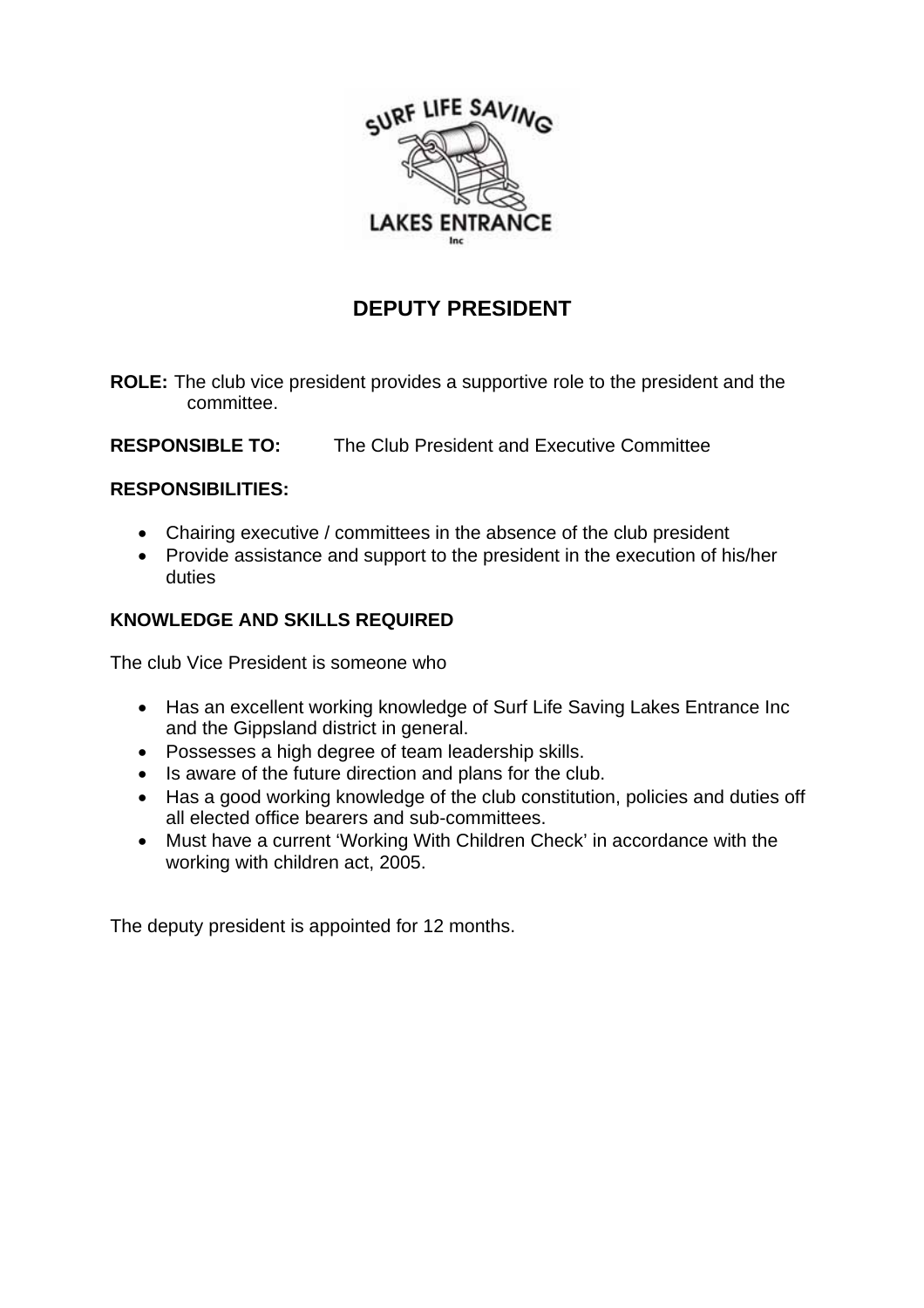

## **SECRETARY**

**ROLE:** The secretary is responsible for the routine administration and record keeping of the club with the exception of financial and member registrations.

**RESPONSIBLE TO:** President and Club Executive Committee

#### **RESPONSIBILITIES:**

- Receive, disseminate and record all correspondence relating to Surf Life Saving Lakes Entrance Inc in a timely manner, paying close attention to any closing deadlines.
- Circulate relevant information to all members.
- Be responsible for the correspondence of the club committee and subcommittees.
- Prepare and maintain records of correspondence, agendas, minutes and notices of motions for club meetings.
- In conjunction with the treasurer and where applicable, authorise club orders, invoices, receipts and payment of monies.
- Keeper of the club seal and official documents.
- Must submit an annual report to the club on area of management, prior to the Annual General Meeting.
- Ensure the committee regularly updates / reviews the club constitution, policies and rules to ensure currency.
- Maintain a correspondence link between Surf Life Saving Lakes Entrance and Life Saving Victoria.
- Must maintain a database of all adult club members who are required to have a current 'Working With Children Check' and assist the Department of Justice with any queries.

### **KNOWLEDGE AND SKILLS REQUIRED:**

Ideally the Secretary is someone who

- Is able to organise and delegate tasks.
- Has sound knowledge and/or understanding of club governance.
- Possesses excellent time management skills.
- Has a good working knowledge of the club constitution, policies and duties of all elected office bearers and sub-committees.
- Must have a current 'Working With Children Check' in accordance with the working with children act, 2005.

The secretary position is appointed for 12 months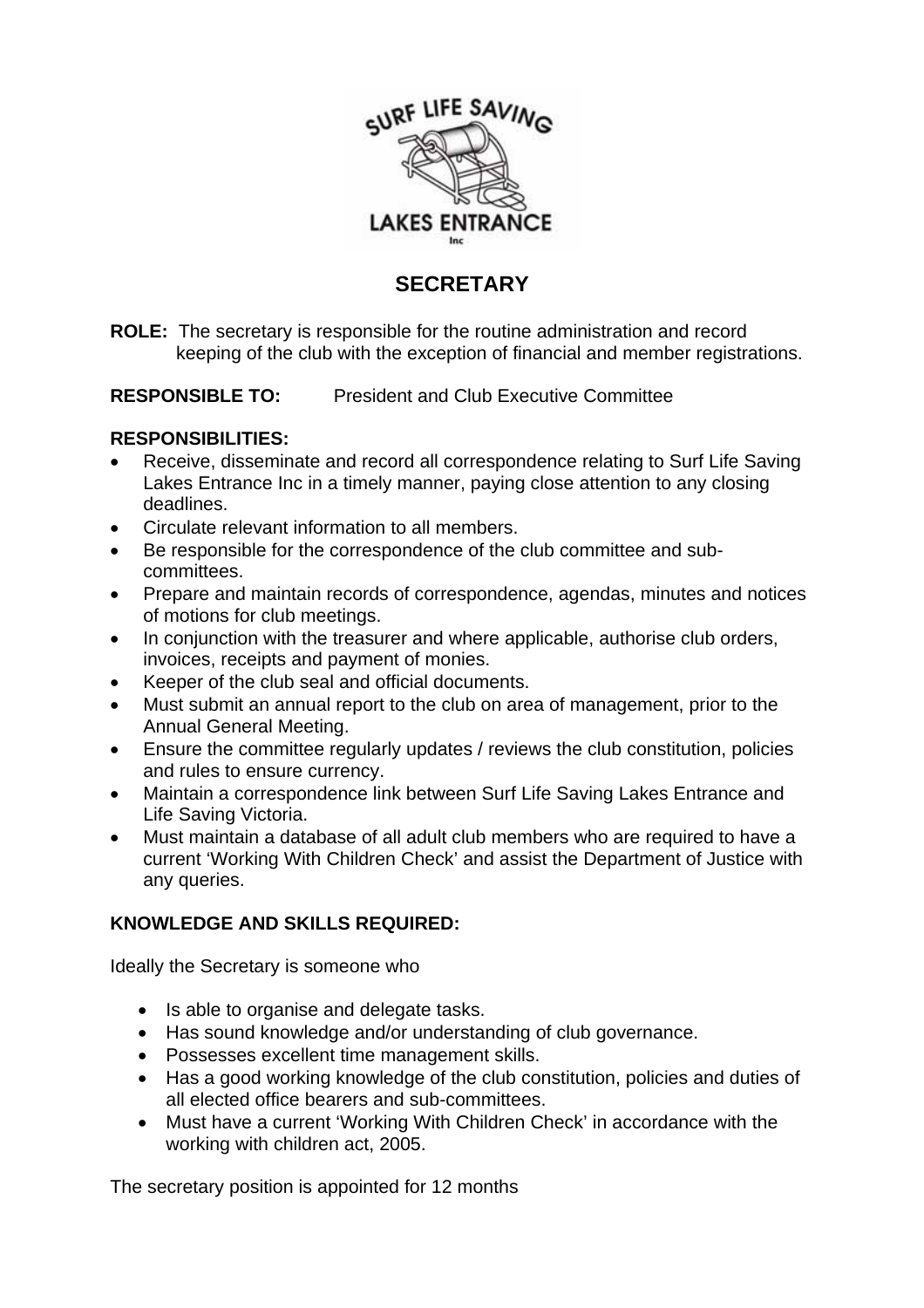

# **TREASURER**

**ROLE:** The treasurer has the overall responsibility for the management, recording and reporting of Surf Life Saving Lakes Entrance Inc finances.

#### **RESPONSIBLE TO:** President and the Executive Committee

#### **RESPONSIBILITIES:**

- Ensure all monies are received, banked and receipted appropriately.
- Provide monthly statements of receipts and expenditure for tabling at all executive committee meetings.
- Prepare and present regular accounts for approval and payment, by the executive committee.
- Prepare annual financial accounts for auditing and provide the club's auditor with information as required.
- To be the signatory (with other nominated executive committee members) on club cheques.
- Manage and prepare all financial statements required by the Australian Taxation Office.
- Prepare annually, an income and expenditure statement for the financial year, together with a balance sheet setting out the club's assets and liabilities for tabling at the Annual General Meeting.
- Manage club investments programs where applicable.
- Ensure that Surf Life Saving Lakes Entrance Inc remains compliant under the Incorporation act, 1981.
- Is competent and cognisant in GST legislation, ensuring timely lodgement of BAS to the ATO.

### **KNOWLEDGE AND SKILLS REQUIRED:**

Ideally the Treasurer is someone who

- Has very good time management skills and is able to keep good financial records.
- Relevant accounting / book keeping skills / experience.
- Possesses knowledge of and/or awareness of state and federal tax legislative requirements.
- Is able to allocate regular time periods to maintain the accounts and associated records.

The treasurer is appointed for 12 months.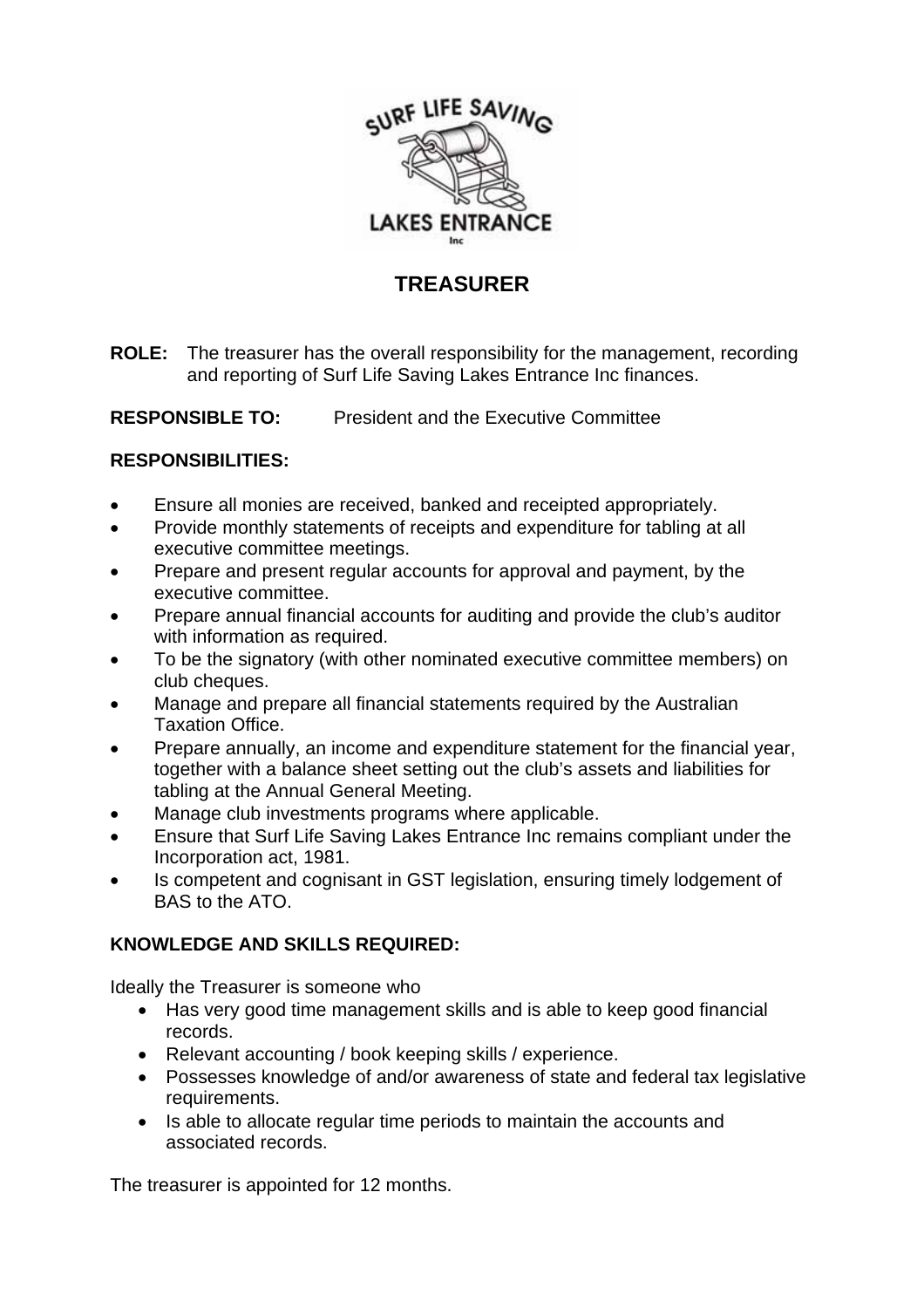

# **CLUB CAPTAIN**

**ROLE:** The club captain has the overall responsibility for the provision of an efficient patrolling service to meet the needs of Main and Eastern beaches.

**RESPONSIBLE TO:** The Executive Committee

#### **RESPONSIBILITIES:**

- Organise and assist with training and examination of patrol awards in conjunction with the chief instructor.
- Assist the chief instructor in the running of bronze camp.
- Produce and distribute a patrol roster prior to the commencement of the patrol season.
- Supervise the work of and develop the leadership skills of the patrol captains.
- Ensure that all necessary patrol logs and data are returned to LSV in a timely manner.
- Produce a periodic newsletter for distribution to all club members.
- Bring to notice to the committee, any breaches of discipline on the part of patrolling members.
- Assist Surf Life Saving Lakes Entrance with the provision of adequate water safety officers / equipment at non lifesaving events where club assistance has been requested.
- Ensure adequate patrol numbers are present at all events and activities undertaken by the club.
- Provide assistance when necessary, to the club vice captain.
- Provide a mentor role to the junior club captains.
- Conduct regular meetings with the patrol captains.
- Submit a written / verbal report to the committee at the monthly meetings.
- Liaise with the nipper coordinator, to provide any assistance with water safety personnel during nipper training.
- Must submit an annual report to the president for tabling at the Annual General Meeting.
- Assist the secretary, chief instructor and registrar with the organisation of the various awards given out on presentation night.
- Is responsible for over seeing the management of equipment used during patrols.
- Is willing to assist the club in preparing for life saving events such as camps, carnivals and state events.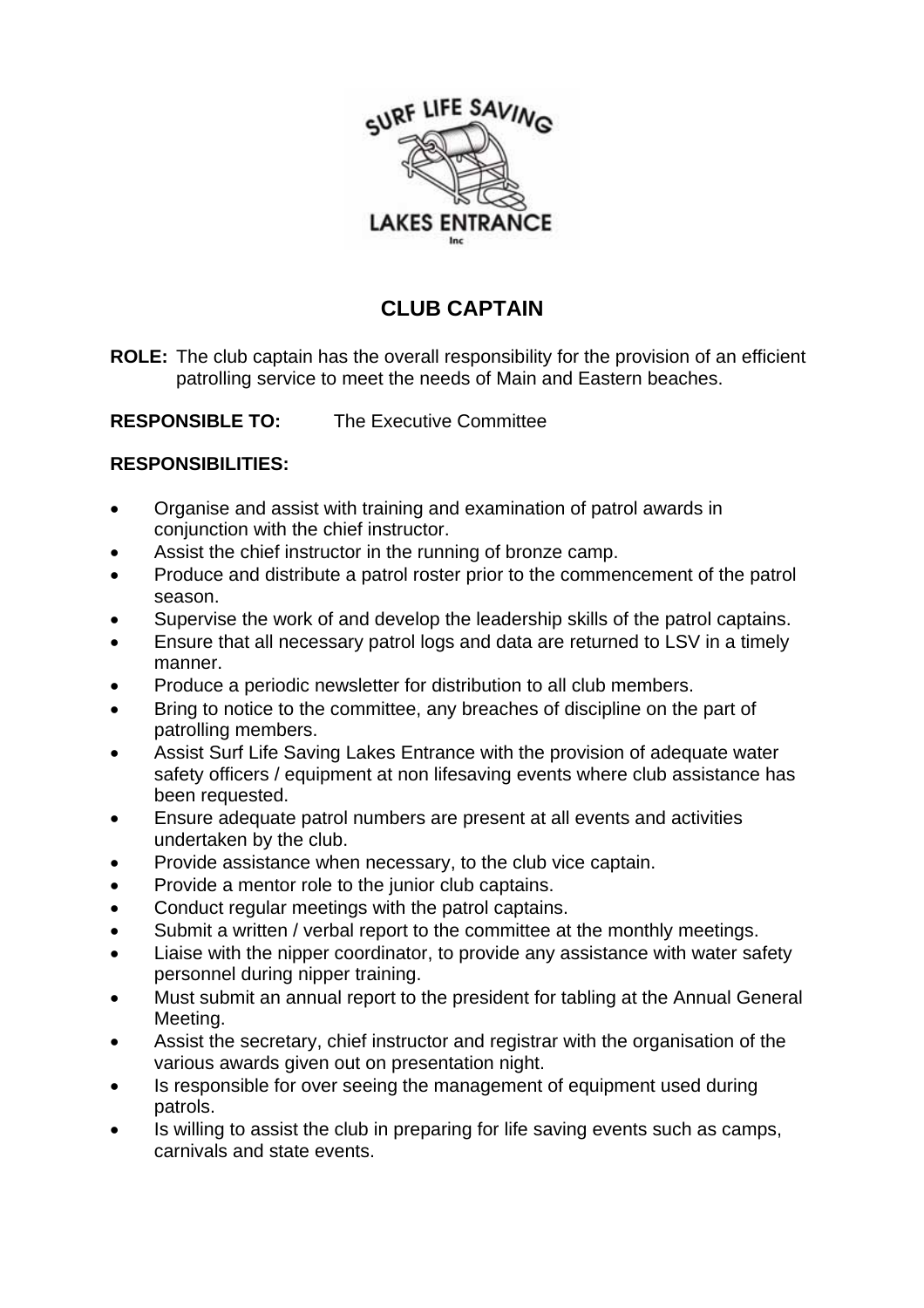### **KNOWLEDGE AND SKILLS REQUIRED:**

Ideally the Club Captain

- At a minimum has a current silver medallion award.
- Has a current 'Working With Children Check' in accordance with the working with children act, 2005.
- Has a current Victorian drivers licence.
- Has training and assessor awards recognised by LSV.
- Is able to coordinate and schedule patrol rosters.
- Has proven mentoring and team leadership skills.

The Club Captain is appointed for 12 months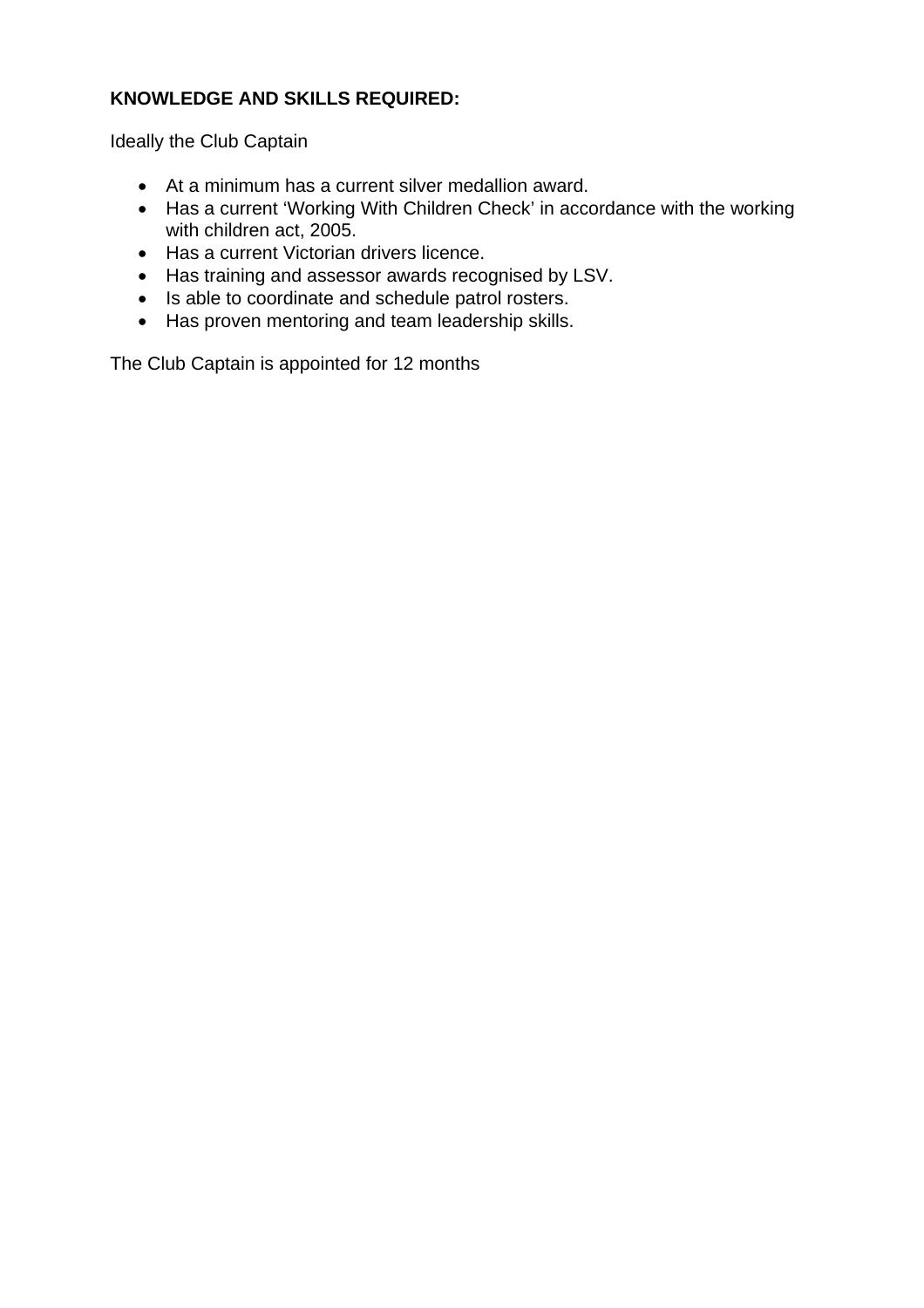

# **CHIEF INSTRUCTOR**

**ROLE:** The chief instructor has the overall responsibility for the coordination and delivery of the club training programs.

**RESPONIBLE TO:** Club Executive Committee

#### **RESPONSIBILITIES:**

- Develop and conduct training programs for members to gain patrol awards.
- Maintain current knowledge of award requirements and up to date training techniques.
- Ensure that all training awards are logged onto Surfguard and paperwork submitted to LSV.
- Encourage all club members to gain life saving skills and obtain further awards
- Liaise with the club registrar to ensure that the member awards database is kept up to date.
- Promote and assist club trainers in the gaining of training and assessor awards.
- Develop and submit to the committee, a seasonal, calendar training program for various awards.
- Liaise with LSV and the Gippsland region to assist the secretary in the provision of local and state training programs.
- Assist club and district assessors with the annual requal process for all active members.
- Review and actively promote youth development and leadership programs, working with the YIPS coordinator.
- Is responsible for the organising and management of an annual bronze camp for eligible candidates.
- Working with the publicity officer, promotes Surf Life Saving Lakes Entrance Inc at local secondary schools to recruit for the bronze camp.
- Must submit an annual report to the secretary for tabling at the Annual General meeting.
- Submitting to the committee / treasurer any financial budgets covering training equipment repair / replacement.
- Liaise with the Club Captains, Gear Steward, Board / ski Captain, Boat Captain, 4WD Captain, IRB Captain and First Aid Officer regarding club training requirements / commitments.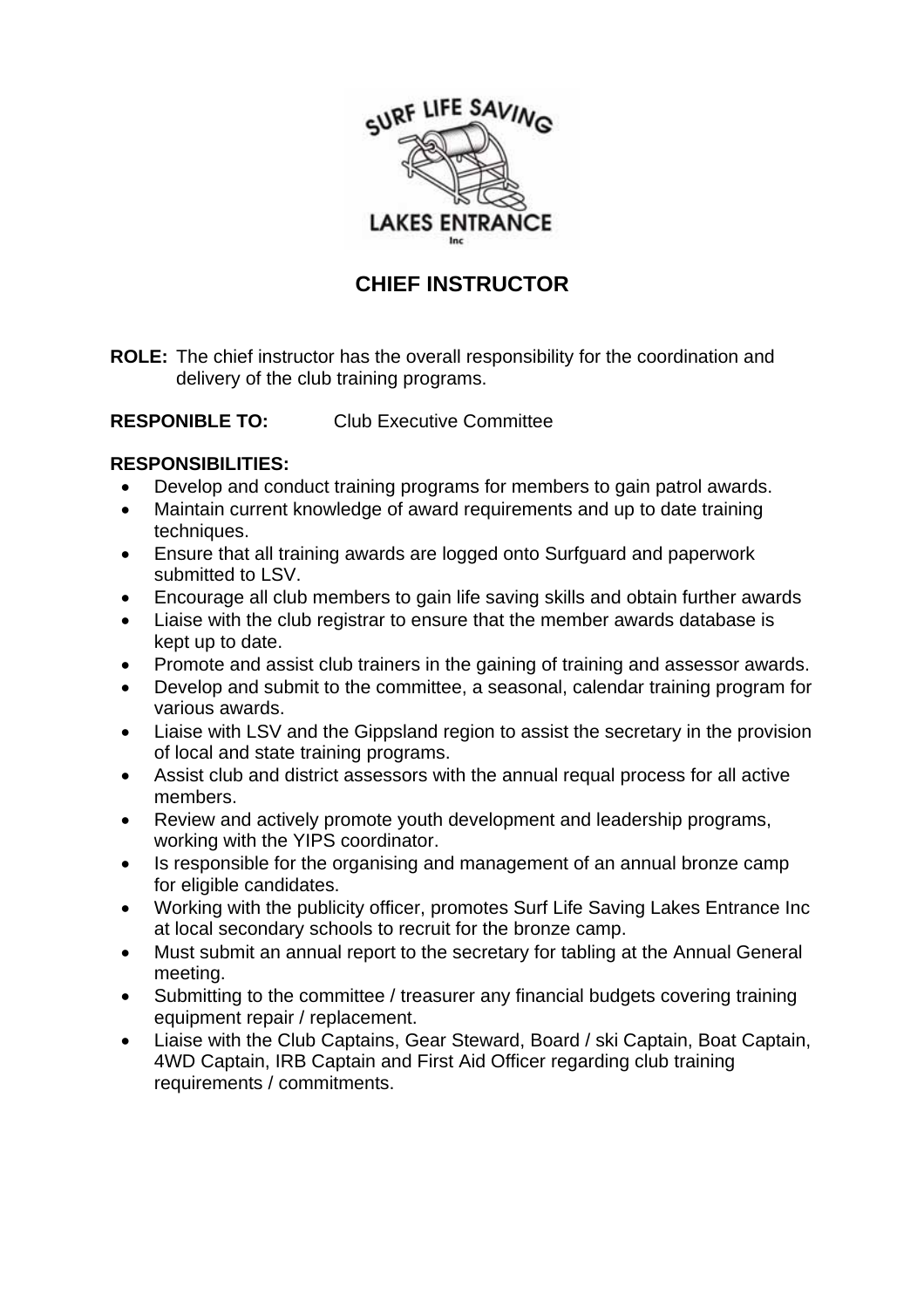### **KNOWLEDGE AND SKILLS REQUIRED:**

- Must have a current bronze medallion award.
- Must possess training and assessor awards that are recognised by LSV.
- Must have a current 'Working with Children Check' in accordance with the Working with Children Act, 2005.
- Possess excellent communication skills.
- Is able to liaise with a variety of age groups, with a primary emphasis on youth.
- Is able to develop, plan and deliver training schedules and programs.

The Chief Instructor is appointed for 12 months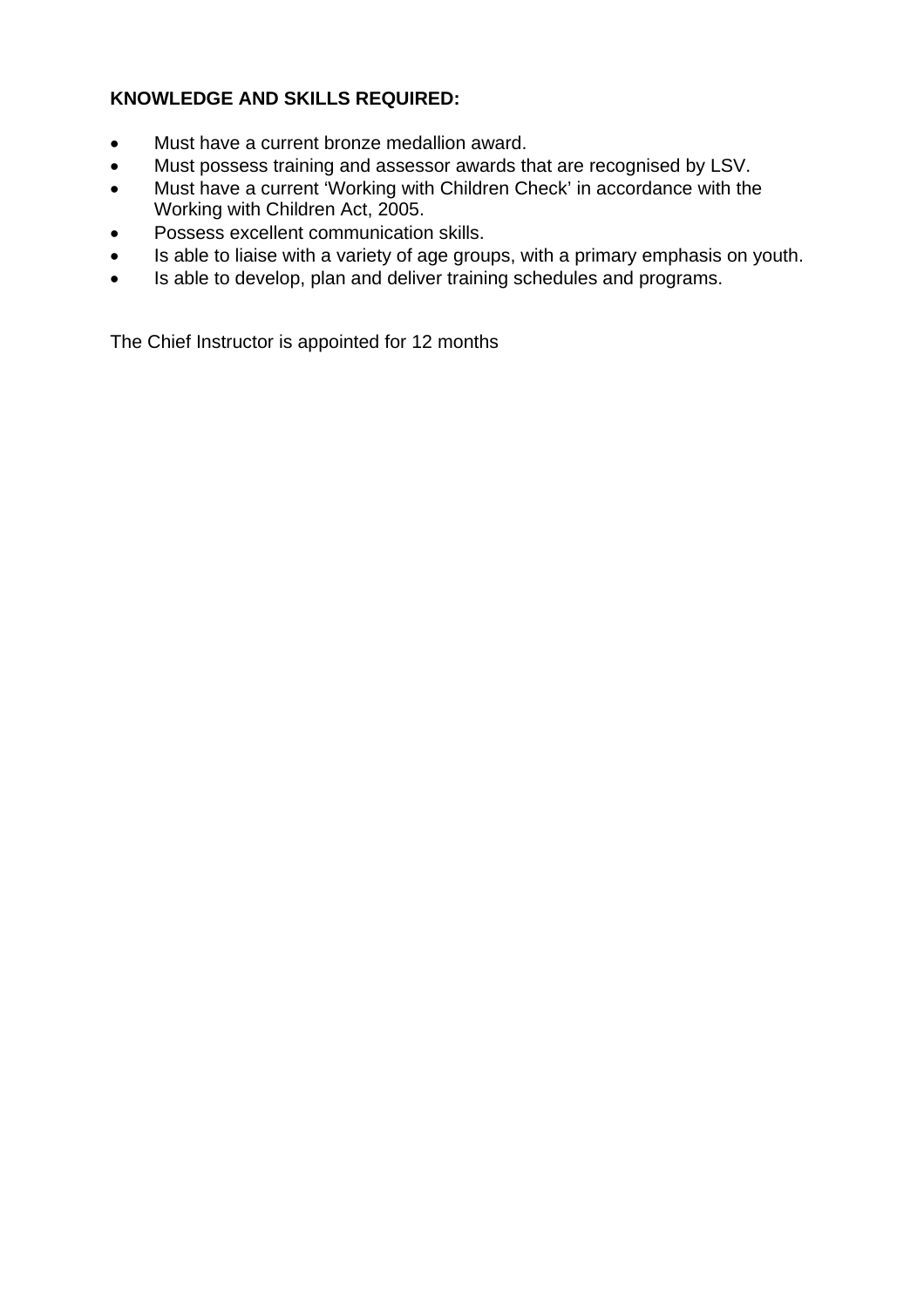

# **CLUB REGISTRAR**

**ROLE: T**he registrar is responsible for the recruitment and retention of the club membership and all associated membership records

**RESPONSIBLE TO:** President and Executive Committee.

### **RESPONSIBILITIES:**

- Maintain a current list of all club members including categories of membership.
- Ensure current membership list is sent to Surfguard database where applicable.
- Inform the executive committee of any listed members who have not submitted their membership fees for the season.
- Submit a report to the executive committee meetings and Annual General Meeting.
- Is responsible for maintaining a current list of membership contacts and provides the secretary with regular updates as needed.
- Is responsible for submitting a budget covering all financial matters associated with registrar duties, to the secretary.

## **KNOWLEDGE AND SKILLS REQUIRED:**

- Must have a current 'Working With Children Check' in accordance with the working with children act, 2005.
- Have good data entry and record management skills.
- Is knowledgeable of current Victorian privacy legislation to comply with the Information Privacy act 2000 and LSV privacy policy.
- Possesses good inter-personal skills when dealing with the general club membership.

The Club Registrar is appointed for 12 months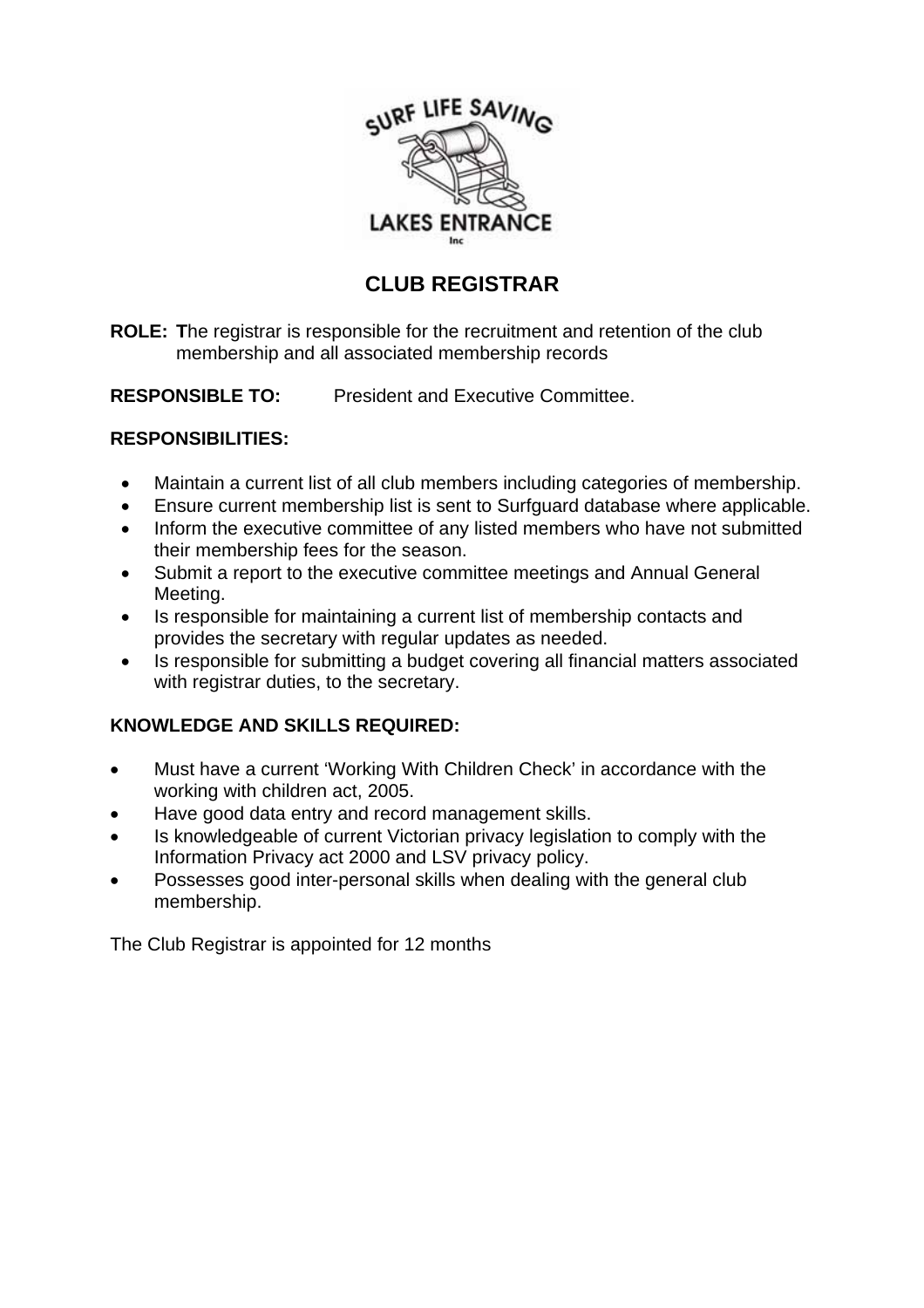

## **4WD CAPTAIN**

**ROLE:** The 4WD captain is responsible for the usage, training and maintenance of the club 4WD vehicle and quad bikes.

**RESPONSIBLE TO:** President, Executive Committee and Club Captain.

#### **RESPONSIBILITIES:**

- To ensure that the vehicles are ready for annual gear inspection as per LSV guidelines.
- Is responsible for the cleanliness of garage areas used to house the vehicles.
- Ensure that the vehicles remain in an operational status as emergency service vehicles.
- As a representative of Surf Life Saving Victoria Lakes Entrance, liaise with the supportive businesses that provide fuels and servicing.
- Organise regular servicing of the vehicles.
- To regularly inspect the vehicle logs to ensure drivers are noting vehicle use.
- Regularly liaise with the club captain and patrol captains to ascertain potential maintenance requirements.
- Ensure that the vehicles at all times are roadworthy in accordance with the Australian Design Rules and Road Safety Vehicle Regulations 1999.
- Will assist with the delivery of 4WD / ATV training in consultation with the chief instructor, club captain and the executive committee.
- Regularly liaise with the club registrar to ascertain 'new' probationary licence holders and club members, to distribute a copy of the club's 4WD / ATV policy.
- On a yearly basis, assist the executive committee with a review of the club's 4WD / ATV policy.
- Is responsible for submitting to the committee, monthly operational reports and any quotes for servicing/repairs.
- Must submit to the secretary, a written report for tabling at the annual general meeting.
- Ensure that the club registrar has an up to date database of those members who have current LSV quad bike / ATV training.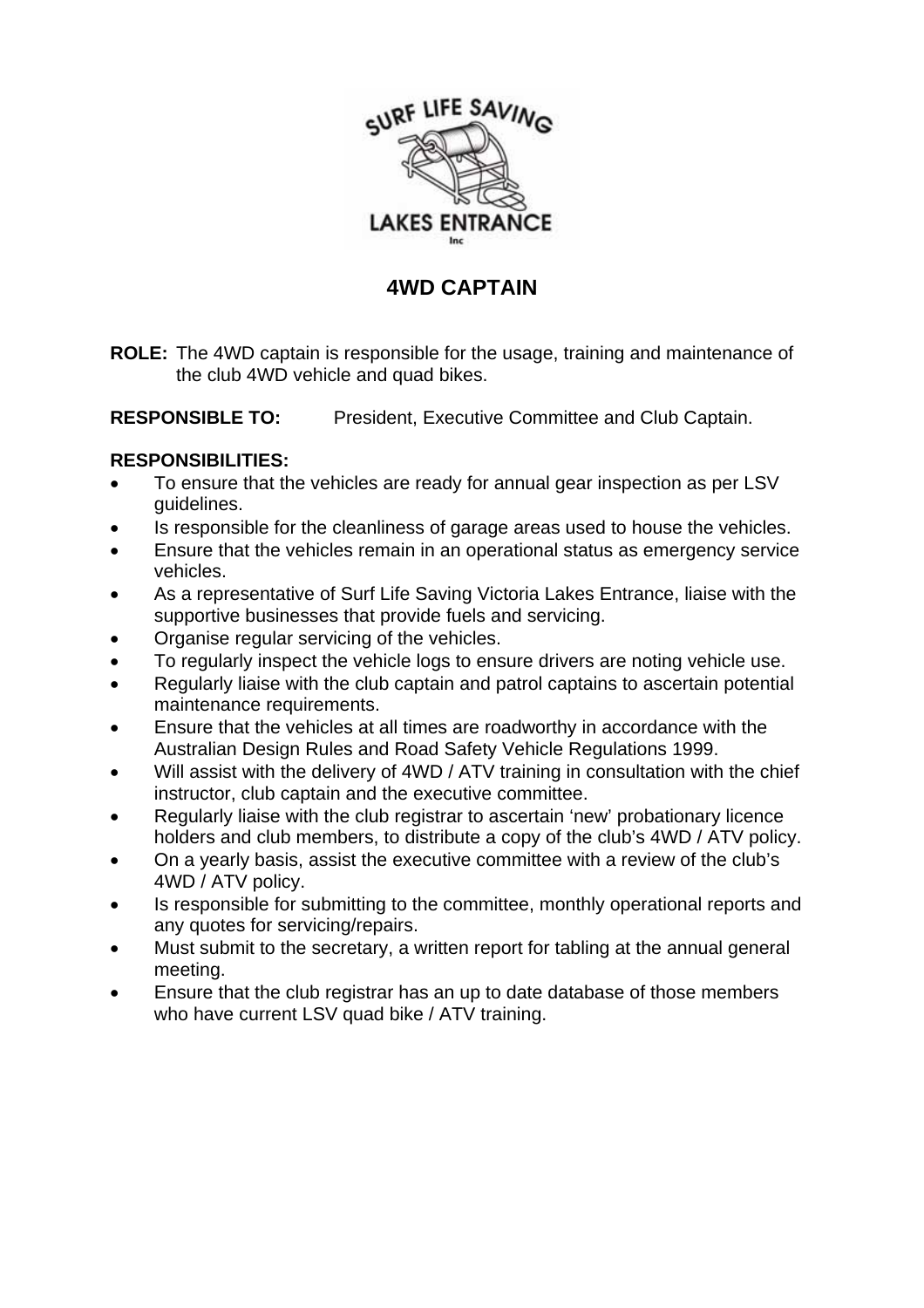### **KNOWLEDGE AND SKILLS REQUIRED:**

- Must have a current Victorian drivers licence.
- Must have a current 'Working With Children Check' in accordance with the working with children act, 2005.
- As a minimum, must have a current SLSA bronze medallion.
- Have had appropriate 4WD / ATV training that is recognised by LSV.
- Have a current certificate for quad bikes / ATV that is recognised by LSV.

The 4WD Captain is appointed for twelve months.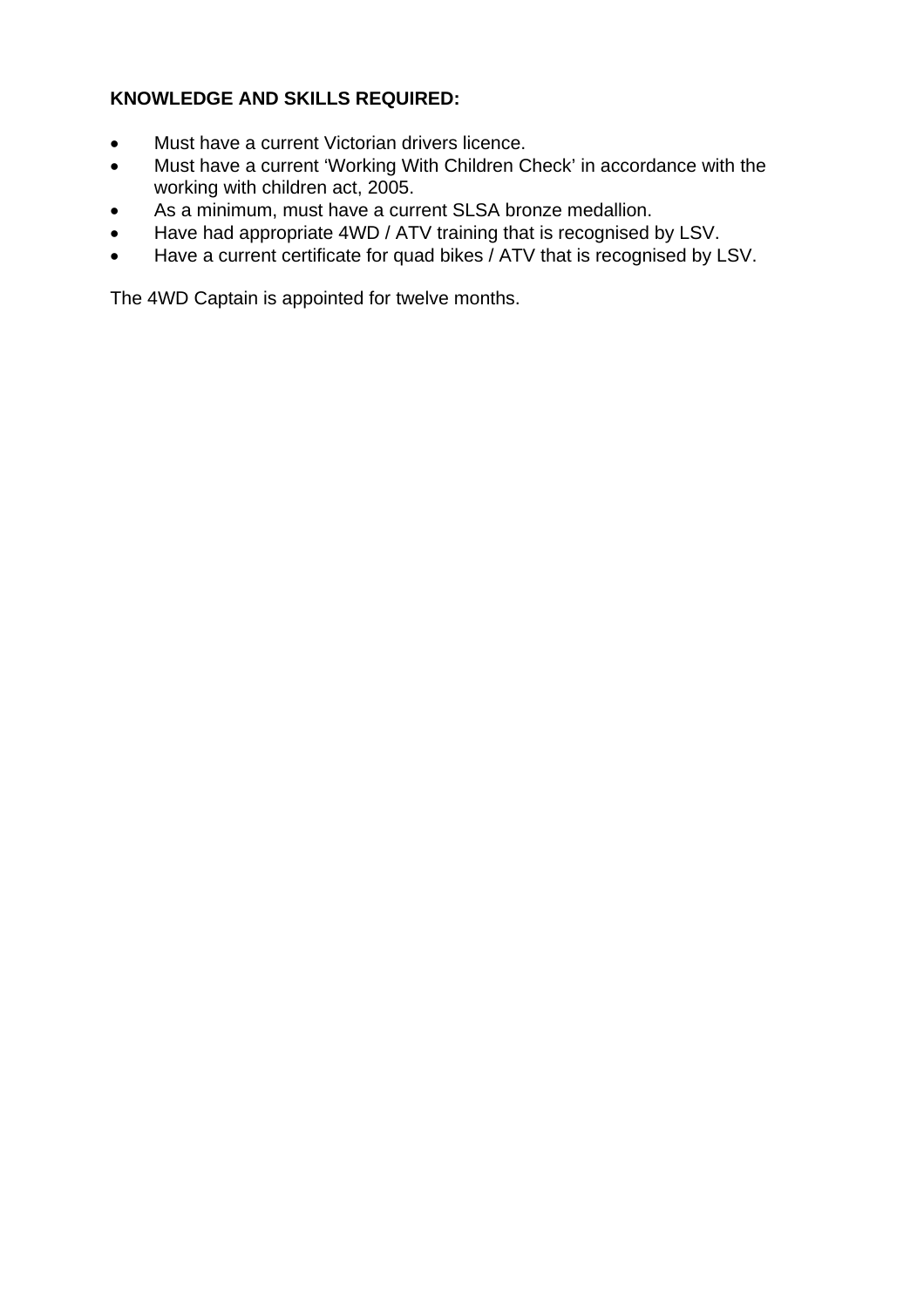

# **COMPETITION MANAGER**

**ROLE:** The competition manager has the overall responsibility for the clubs competition programs.

**RESPONSIBLE TO:** President and Executive Committee**.** 

#### **RESPONSIBILITIES:**

- Coordination of all functions associated with the provision of club competition services.
- Liaison with the secretary and club captain to ensure club members are informed of club and LSV competition calendars.
- Working with the nipper's coordinator to provide assistance with teams attending nipper's carnivals.
- Responsible for reviewing and implementing directives / policies provided by LSV and SLSA.
- Has the overall authority and responsibility in ensuring that all competition equipment owned by the club, is maintained and used specifically for competitions.
- Working with the club captain, chief instructor, youth and nippers coordinators in the provision of competition training delivery.
- Regular communication with LSV, to remain cognisant of current competition rules and regulations.
- Hold regular discussion with registered club officials re competition rule updates / changes.
- Prepare regular reports for presentation at club committee meetings.
- Submit an annual report to the secretary for the annual general meeting.

### **KNOWLEDGE AND SKILLS REQUIRED:**

The competition manager has

- Effective communication skills with other club office bearers and parents.
- Must have a current 'Working With Children Check' in accordance with the working with children act, 2005.
- Has a thorough understanding of current competition rules and regulations.
- Ideally has a level 1 coaching / fitness qualification or equivalent that is recognised by LSV.

The Competition Manager is appointed for 12 months.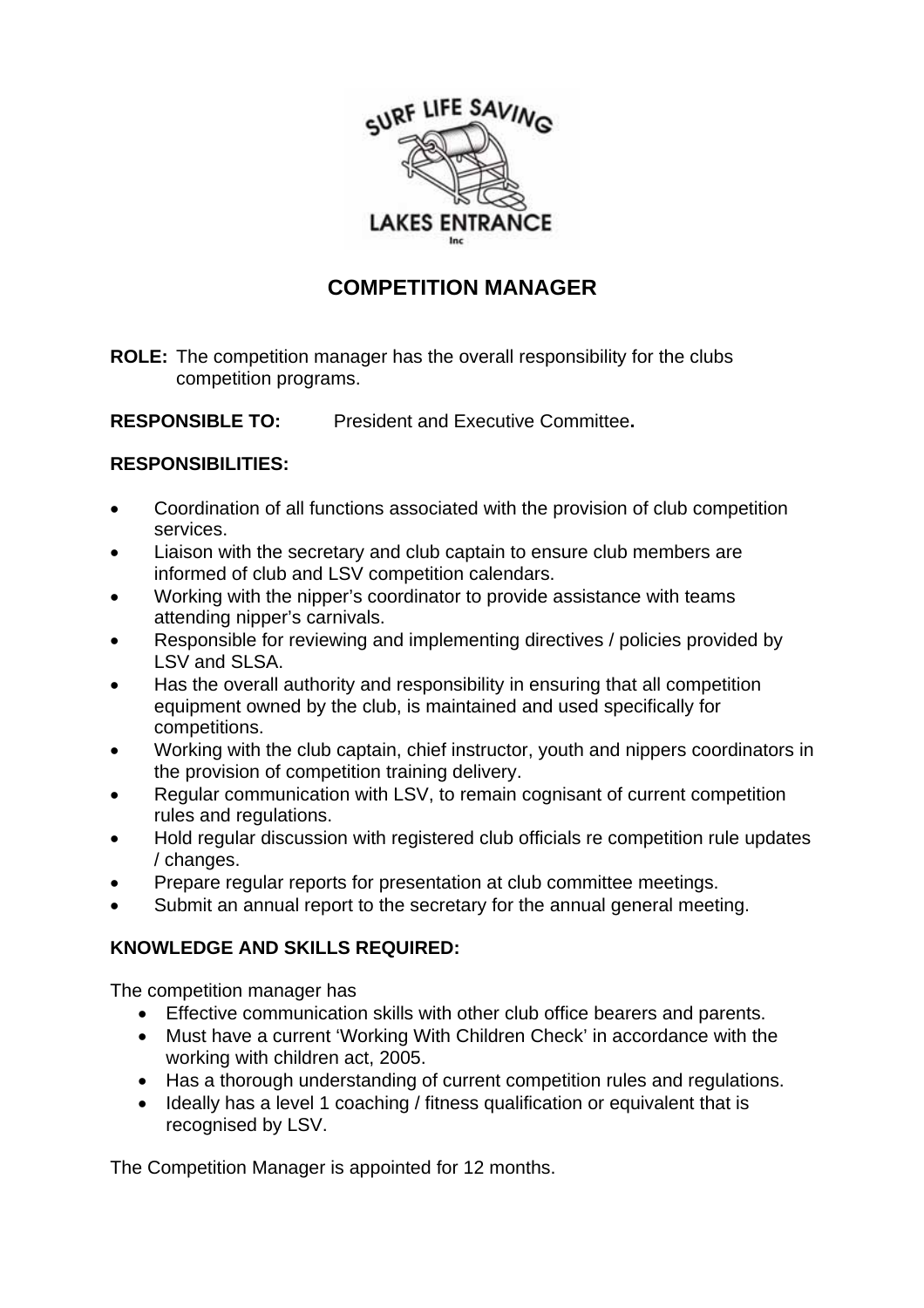

# **FIRST AID OFFICER**

**ROLE:** The first aid officer has the overall responsibility for the provision of first aid services within the club.

**RESPONSIBLE TO:** President and the Executive Committee.

### **RESPONIBILITIES:**

- Maintaining adequate stocks of LSV / SLSA approved first aid and material.
- Maintaining the club first aid room in a clean and orderly manner.
- To ensure that all first aid equipment is cleaned and operational at the time for the annual gear inspection, as per the LSV gear inspection list.
- Ensure that all oxygen regulators are tested and tagged on an annual basis.
- Liaise with the club captain and patrol captains to ensure that the first aid log is filled for all first aid cases.
- Ensure the security of first aid log details to protect patient details in accordance with the Information Privacy Act and privacy policies of LSV.
- Provide first aid training assistance as required by the chief instructor, at the annual bronze camp.
- Coordinate and participate any debriefing process of stressful first aid cases that members have been exposed to.
- Ensure that all bio-hazard waste is correctly disposed.
- Service and clean all training manikins prior to the bronze camp / season.
- Prepare a report for the executive committee meetings including the annual general meeting

### **KNOWLEDGE AND SKILLS REQUIRED:**

- Must posses a current LSV approved first aid award and ARC or, has appropriate qualifications in pre-hospital emergency care. Eg paramedic, remote area nurse.
- Must have a current 'Working With Children Check' in accordance with the working with children act, 2005.

The First Aid Officer is appointed for 12 months.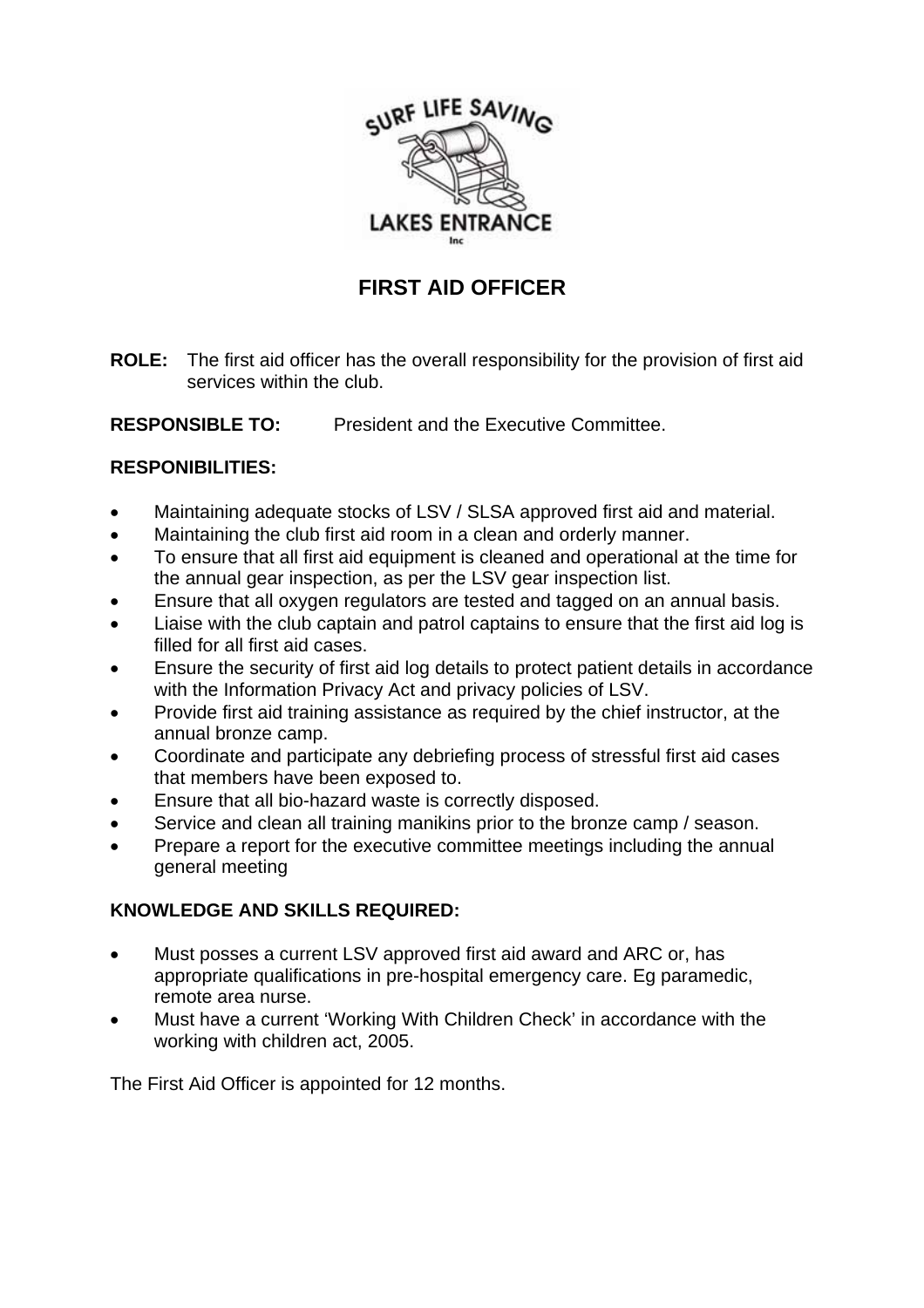

## **IRB CAPTAIN**

**ROLE:** The IRB captain is responsible for the care and maintenance of the club IRBs / powercraft.

**RESPONSIBLE TO:** President, Executive Committee and Club Captain.

### **RESPONSIBILITIES:**

- Ensure that all powercraft, trailers and motors are serviced and correctly equipped for the annual gear inspection and patrol season.
- Responsible for the care, maintenance and storage of club powercraft throughout the year
- Liaise with the chief instructor and club captain to conduct powercraft training programs for club members.
- With the club captain, ensure powercraft trained operators are rostered for patrols, competitions and where applicable, training sessions in the surf (eg nippers).
- Ensure that club members adhere to correct LSV procedures and regulations governing powercraft at all times.
- Advise President and executive committee of any misconduct on and/or misuse of powercraft immediately it occurs.
- Ensure that all club IRB drivers and crew are familiar with the club IRB policy.
- Liaise with the club registrar to maintain a log of powercraft awards.
- Must submit an annual report and projected spending to the secretary for the annual general meeting.
- Ensure that the club has an adequate supply of appropriate oils and fuels for the powercraft.
- Liaise with the club OH&S officer to ensure correct fuel signage and tested/tagged fire equipment is available in the garage area.

## **KNOWLEDGE AND SKILLS REQUIRED:**

- As a minimum must have a SLSA bronze medallion.
- Must possess a current Victorian Boat Operator Licence.
- Must possess the relevant powercraft awards as recognised by LSV.
- Must have a current 'Working With Children Check' in accordance with the working with children act, 2005.
- Has a sound knowledge of OH&S regulations governing the storage and handling of powercraft, motors and fuels.
- Possesses knowledge of competition rules for powercraft events.

The IRB officer is appointed for 12 months.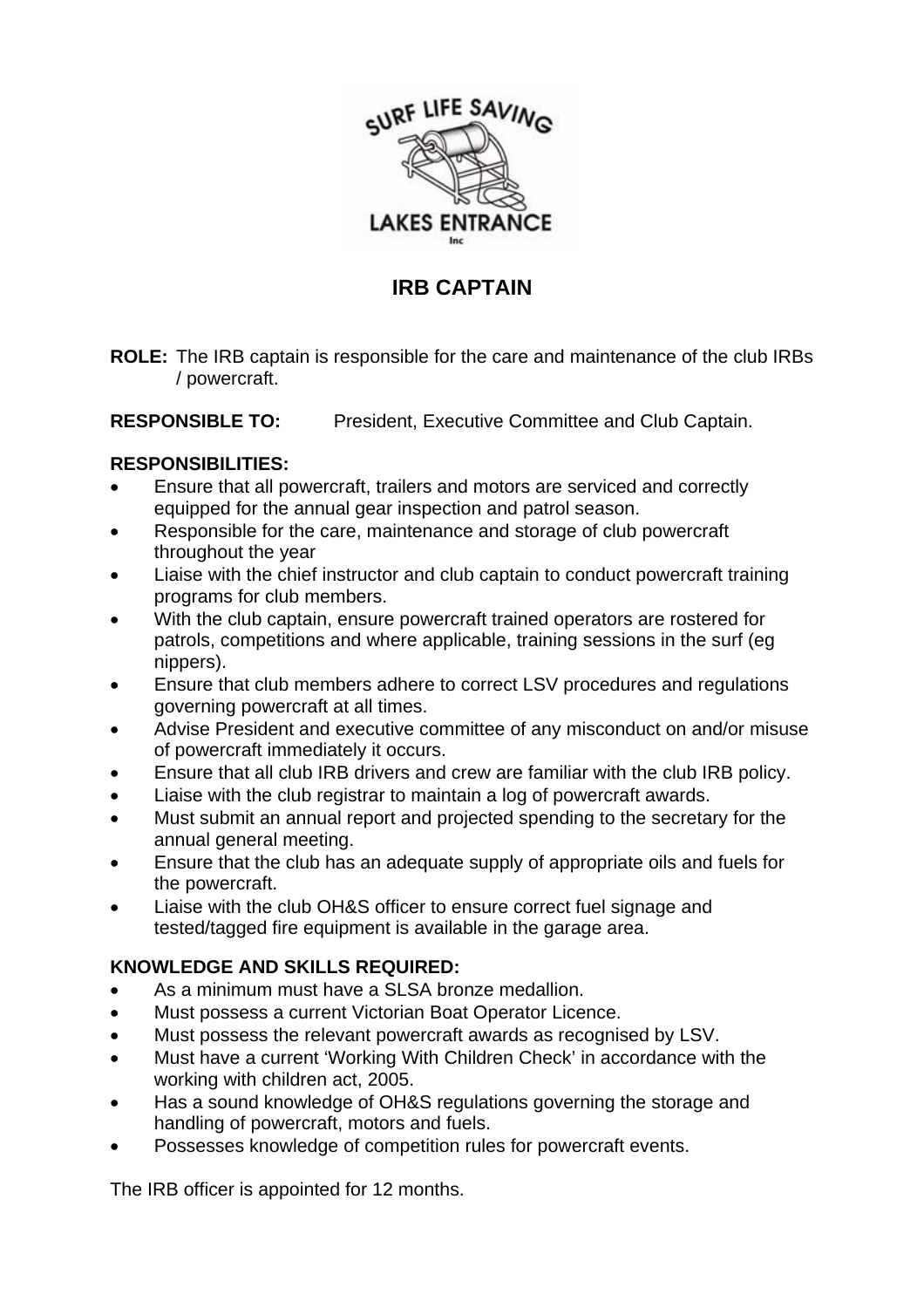

# **FUNCTION COORDINATOR**

**ROLE:** The function coordinator is responsible for the bookings and building hireage of Surf Life Saving Lakes Entrance.

**RESPONSIBLE TO:** President and Executive Committee.

### **RESPONSIBILITIES:**

- Contact point for all hires and functions at the club rooms. This includes actual club functions.
- Provide a regular calendar of booked events to the committee.
- Liaise with the secretary and treasurer when submitting function costs and income. This includes any pre-event costs such as a bar float.
- Coordinate all functions, i.e. providing bar, kitchen and cleaning staff where needed. Coordination implies phone calls to relevant club committee members for assistance, not the actual provision of the function .
- Supply booking form and conditions of hire, to the hirers.
- Assist with the coordination of the club presentation night and New Years Eve function.
- Submit an annual report to the secretary for tabling at the annual general meeting.

## **KNOWLEDGE AND SKILL REQUIRED:**

Ideally the function coordinator is someone who;

- Has very sound organisational skills
- Is able to allocate time periods to meet with hirers for event planning and management.
- Possesses basic computer skills.
- Have very good communication skills.
- Is able to work within a budget in situations where Surf Life Saving Lakes Entrance is sponsoring a social / function event.

The Function Coordinator is appointed for 12 months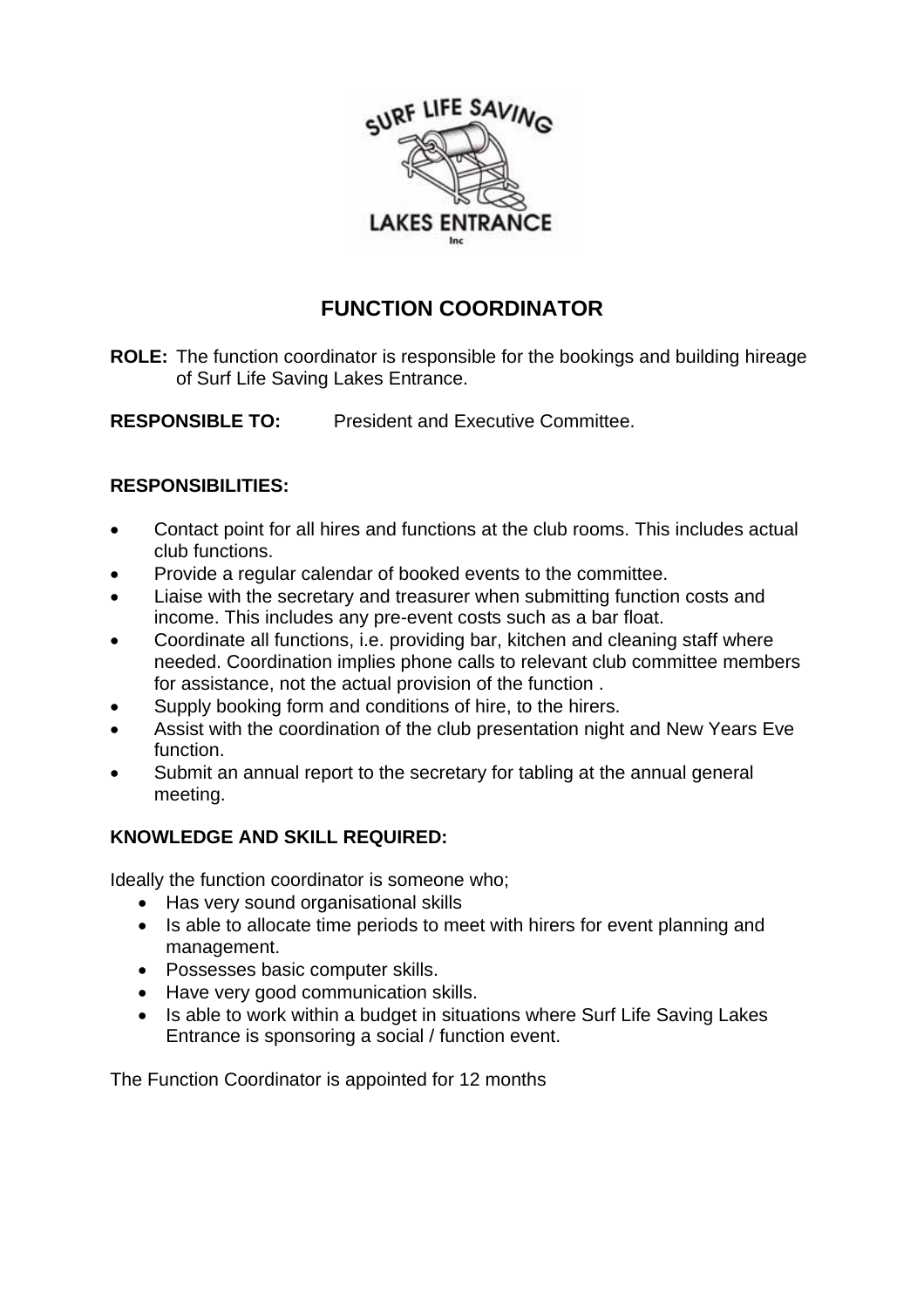

# **EMERGENCY SERVICES OFFICER**

**ROLE:** To provide a liaison role between Surf Life Saving Lakes Entrance, LSV and external emergency service providers.

**RESPONSIBLE TO:** President and Executive Committee

### **RESPONSIBILITIES:**

- To work with the chief instructor and club captain, to ensure club members (lifesavers) are aware of the club emergency call out procedure.
- Have regular contact with the Director of Lifesaving Services and State Emergency Management Officer at LSV to receive updates on emergency call out procedures.
- On a yearly basis, prior to the commencement of the season, review and update the club emergency contact and call out list.
- On a yearly basis review and update the emergency call out document held at the Victoria Police- Lakes Entrance.
- Represent Surf Life Saving Lakes Entrance in any multi disciplinary training exercises. For example training with the water police or Helimed 1 rescue helicopter.
- Liaise with the 4WD captain to ensure the 4WD is operational and available for assistance with call outs.
- Provide a review and if necessary a debrief, of any emergency / search and rescue operation involving club members.

## **KNOWLEDGE AND SKILL REQUIRED:**

- Must have a current 'Working With Children Check' in accordance with the working with children act, 2005.
- Must have a current Victorian drivers licence.
- As a minimum, must have a current SLSA bronze medallion.

The Emergency Services Officer is appointed for 12 months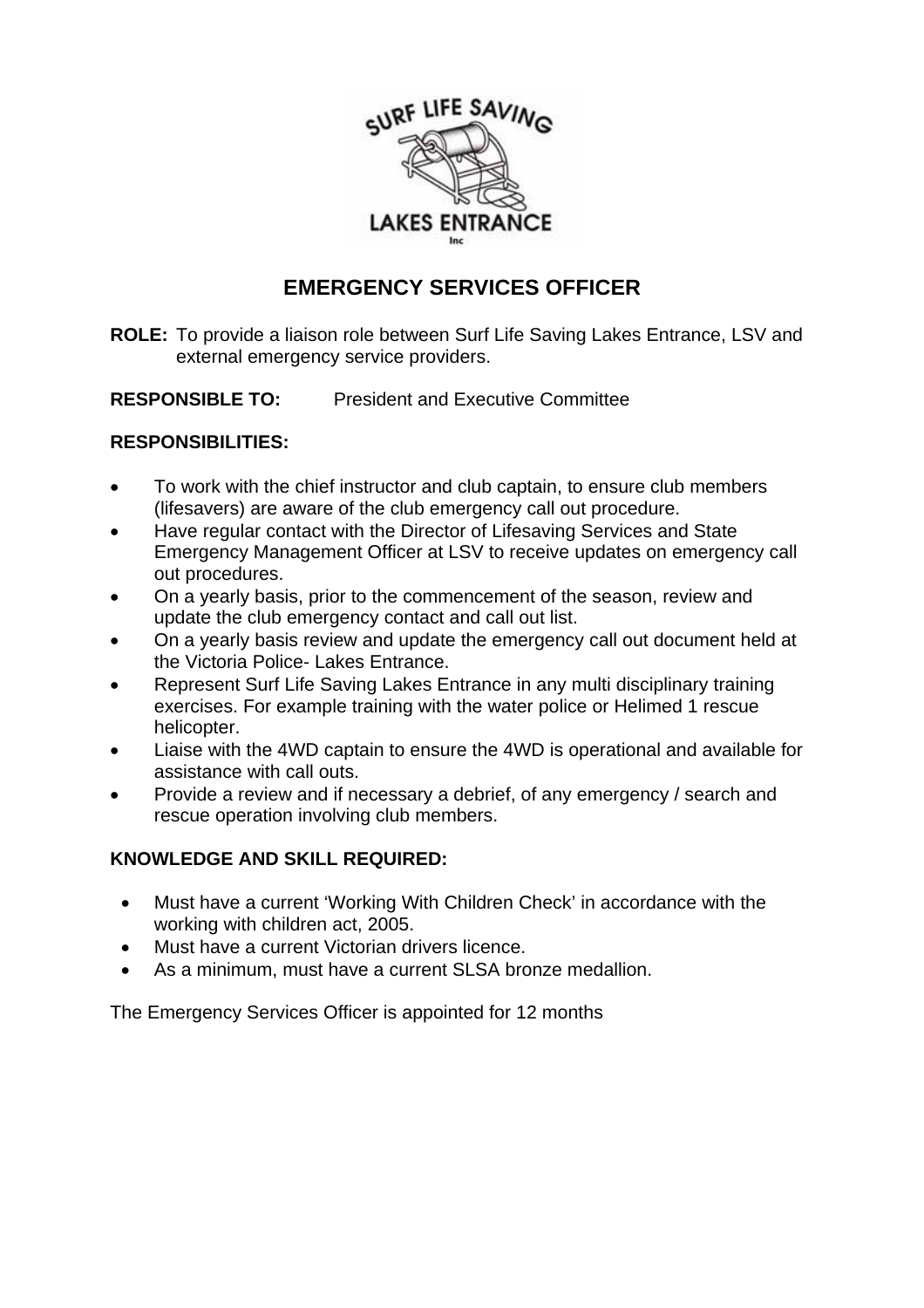

# **BOARD AND SKI CAPTAIN**

**ROLE:** The board and ski captain is responsible for the preparation and supervision of club participation in board and ski competition.

**RESPONSIBLE TO:** Club Captain and Gear Steward.

### **RESPONSIBILITIES:**

- Care and maintenance of all the clubs competition boards and skis, including correct storage within the club house.
- To ensure all the club patrol / rescue boards are maintained in an operational condition as per LSV guidelines.
- To provide the contact point for any club member wishing to store personal boards and skis within the club building.
- Prepare budget costings for the executive committee to consider purchasing board and ski replacements.
- In consultation with the chief instructor and club captain, assist in the selection and supervise the training of individuals and/or teams participating in competitions.

## **KNOWLEDGE AND SKILLS REQUIRED:**

- Must have a current 'Working With Children Check' in accordance with the working with children act, 2005.
- Possesses knowledge and/or experience in coaching of board and ski paddlers for competition.
- Understands current competition rules relating to board and ski events.
- Has a sound knowledge of OH&S regulations governing the storage and handling of boards and skis.
- Is familiar with the appropriate road traffic regulations regarding the transport of boards and skis.

The Board and Ski Captain is appointed for 12 months.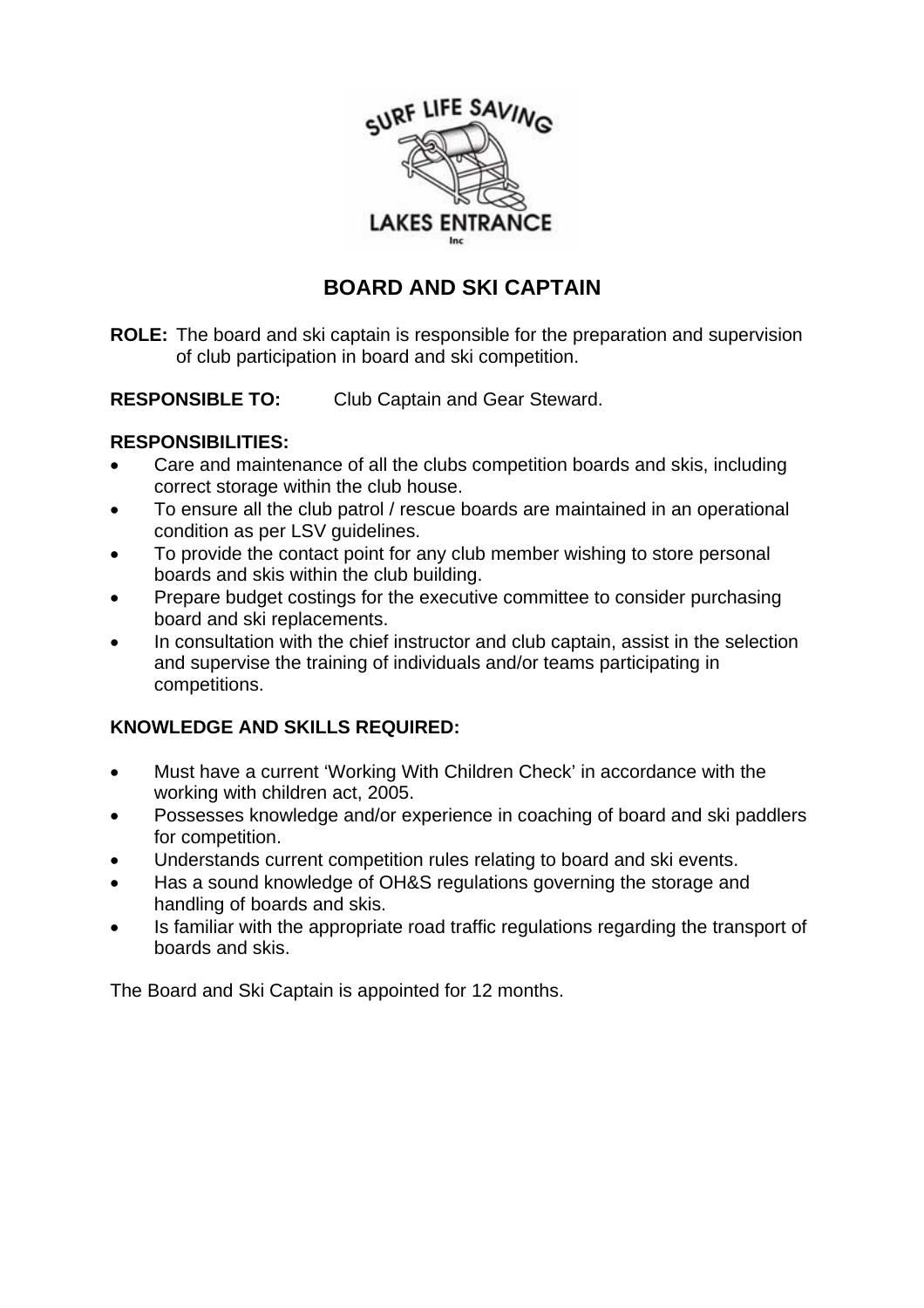

# **NIPPER COORDINATOR**

**ROLE:** The nipper coordinator is responsible for coordinating all functions associated with the provision of the club nipper activities.

**RESPONSIBLE TO:** President and Executive Committee.

### **RESPONSIBILITIES:**

- Develop and chair a nipper sub-committee.
- Coordinate all nipper committee responsibilities and activities.
- Liaise with the club function coordinator regarding the use of club facilities for nipper functions.
- Liaise regularly with the club captain to ensure adequate water safety officers are present at nipper training and competition events.
- Via the club newsletter, disseminate information of nipper events to club members and nipper parents.
- Actively encourage parent participation in nipper programs (e.g. age managers).
- Liaise with the club secretary and registrar to ensure those parents assisting have a current 'working with children check' in accordance with the working with children act, 2005.
- Liaise with the club treasurer and secretary regarding all income and expenditure associated with the club nipper program.
- Have regular contact with LSV state nipper coordinator, re changes / updates to nipper activities.
- Liaise with the club chief instructor to coordinate nipper training programs for the season.
- Accept nipper enrolments and maintain a database of nipper participants including changes in age groups.
- Must submit a report to the secretary for each committee meeting and the annual general meeting.
- Liaise with the publicity officer for club exposure of the nipper program, in the local media.

## **KNOWLEDGE AND SKILLS REQUIRED:**

- Must have a current 'Working With Children Check' in accordance with the working with children act, 2005.
- Have effective communication skills when working with children and parents.
- Team leadership skills.
- Experience in the education of children.

The nippers coordinator is appointed for 12 months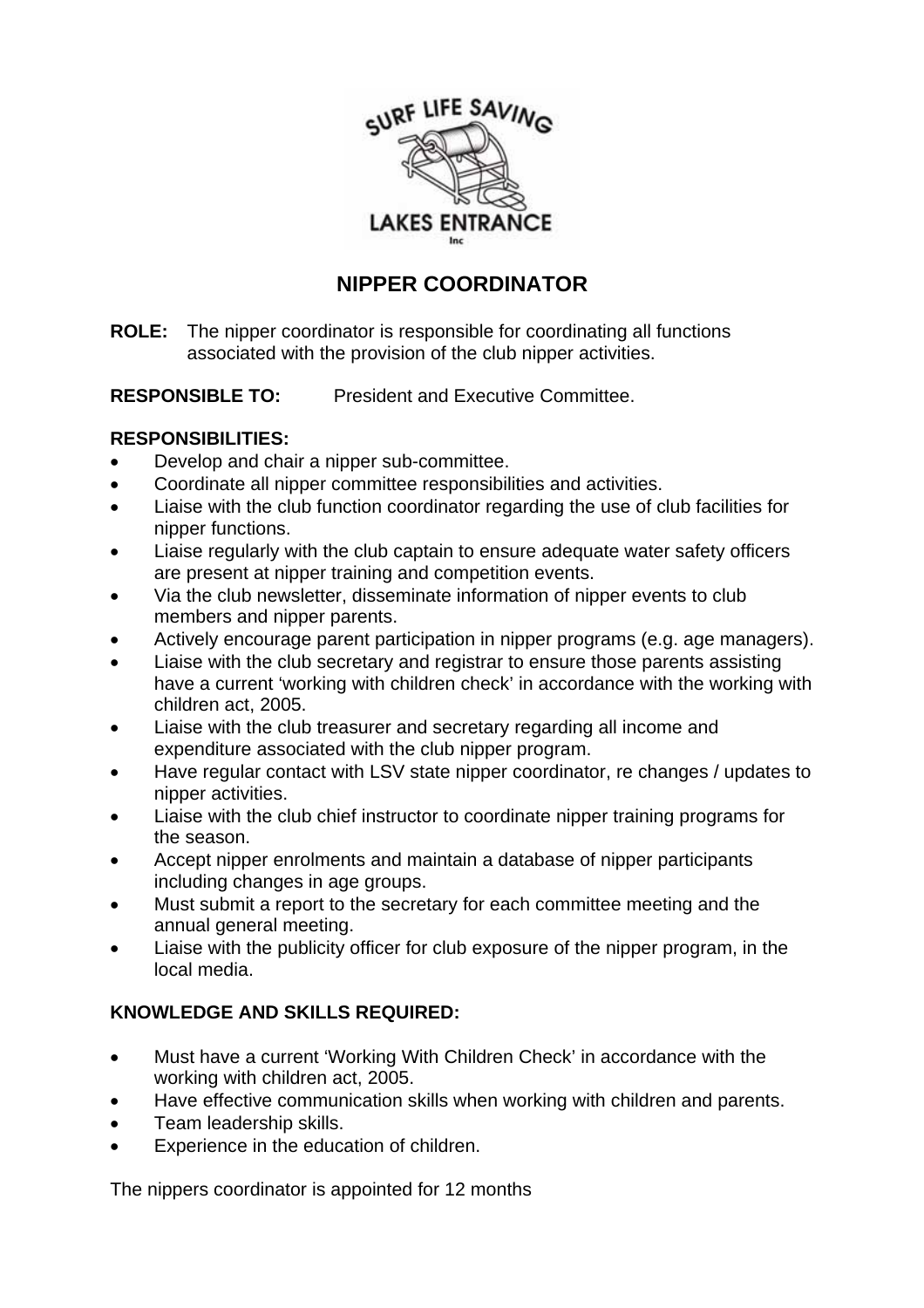

# **GEAR STEWARD**

**ROLE:** Is responsible for the care and maintenance of all patrol equipment other than specific 'specialist' equipment. (e.g. 4WD, powercrafts, first aid)

**RESPONSIBLE TO:** Club Captain, President and Executive Committee.

#### **RESPONSIBILITIES:**

- Liaise with the 4WD and powercraft captains through out the season to assist when necessary, with the care and maintenance of equipment.
- Present budgets / quotes to executive committee meetings for repair and replacement of equipment.
- Liaise with the treasurer to obtain the correct purchase orders for the procurement of equipment.
- Submit to the committee, regular reports including an report to the Annual General Meeting, detailing equipment condition and proposed future purchases.
- Work with and engage the junior club captains on patrol equipment care and maintenance.
- Ensure that any equipment purchases abide by LSV operational procedures / policy.
- Ensure that all patrol equipment is cleaned and prepared for the annual pre season gear inspection.

### **KNOWLEDGE AND SKILLS REQUIRED:**

- Must have a current 'Working With Children Check' in accordance with the working with children act, 2005.
- Must have an intimate knowledge, of current LSV acceptable equipment policy / operational procedure.
- Must have a current LSV bronze medallion.

The Gear Steward is appointed for 12 months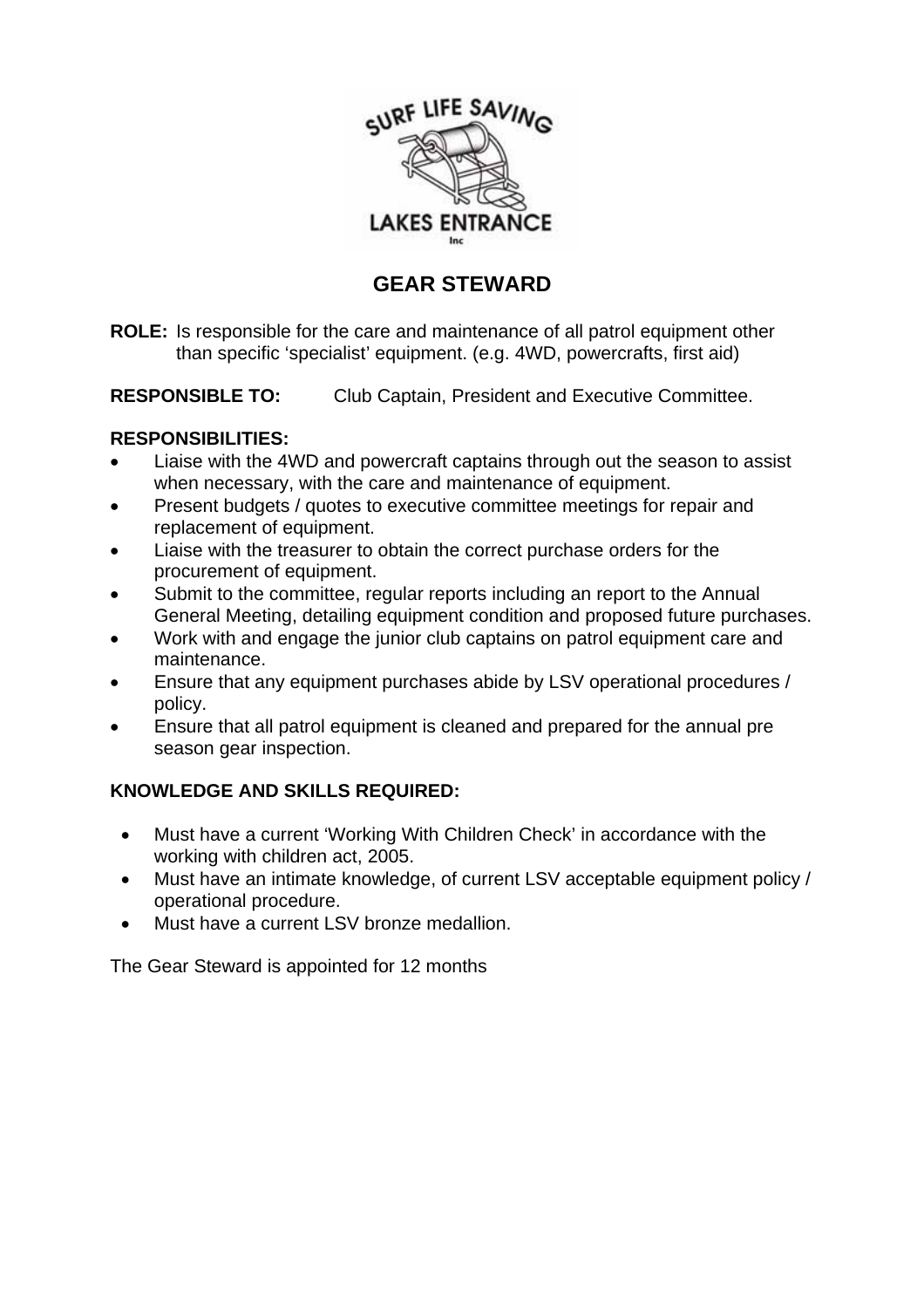

# **MEDIA AND PUBLICITY OFFICER**

**ROLE:** To arrange and coordinate all media and publicity activities of the club.

**RESPONSIBLE TO:** President and Executive Committee

### **RESPONSIBILITIES:**

- Liaise with the club captain and nipper coordinator in producing material form the club news letter.
- Liaise with local media bodies to assist with the publishing of surf club activities.
- Accompany members of the media at surf club activities, to aid identification, particularly with photography of junior club members.
- Work with the club president and secretary to assist with invitations of dignitaries at club events.
- To assist the secretary in providing local businesses with information of surf club activities.
- Submit written / verbal reports to the committee meetings and the Annual General Meeting.
- Assists the secretary and nipper coordinator in keeping LSV up to date with club activities / programs.

## **KNOWLEDGE AND SKILL REQUIRED:**

- Must have a current 'Working With Children Check' in accordance with the working with children act, 2005.
- Possesses good communication and reporting skills.
- Has a knowledge of local media release formats.
- Is able to work with members of the media when attending club activities.
- Must have effective computer skills.

The Media / Publicity Officer is appointed for 12 months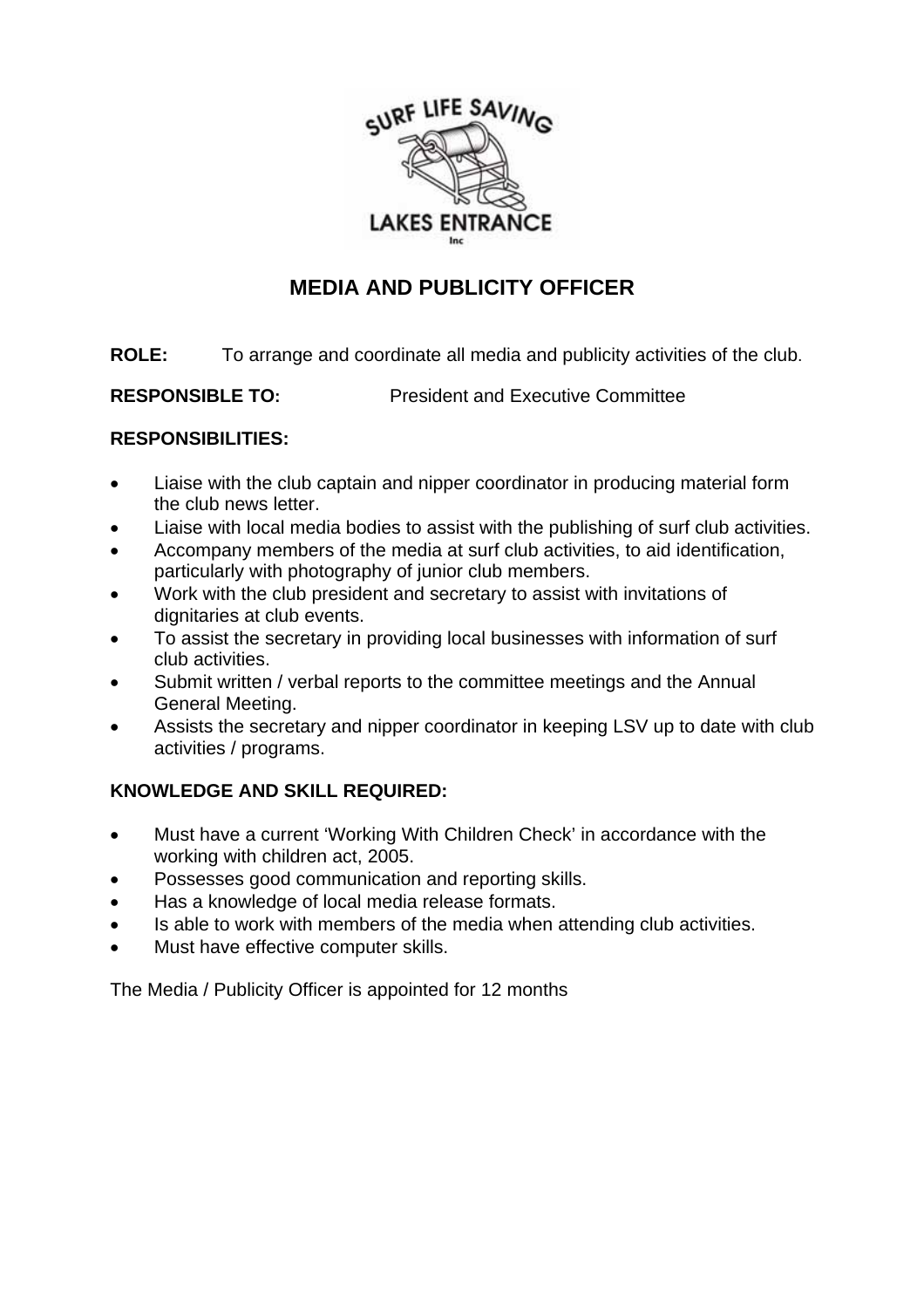

## **BAR MANAGER**

**ROLE:** Responsible for all product ordering and sales of the club bar.

**RESPONSIBLE TO:** The president and executive committee.

### **RESPONSIBILITIES:**

- To ensure that all bar staff have a current RSA.
- Liase with the secretary to ensure the clubs liquor licence remains current.
- Ordering and stocking of all beverage including stock rotation.
- Liase with the function coordinator to be aware of all booked functions requiring bar facilities.
- Maintain the security of the bar and fridges to avoid alcohol theft.
- Liase with the treasurer regarding all costs and income on a regular basis.

## **KNOWLEDGE AND SKILL REQUIRED**

- Must have a current 'Working With Children Check' in accordance with the working with children act, 2005.
- Must have a current Responsible Serving of Alcohol qualification.
- Manager is over 18 years of age.
- Has an in-depth understanding of the liquor licence requirements issued to Surf Life Saving Lakes Entrance Inc.

The bar manager is appointed for 12 months.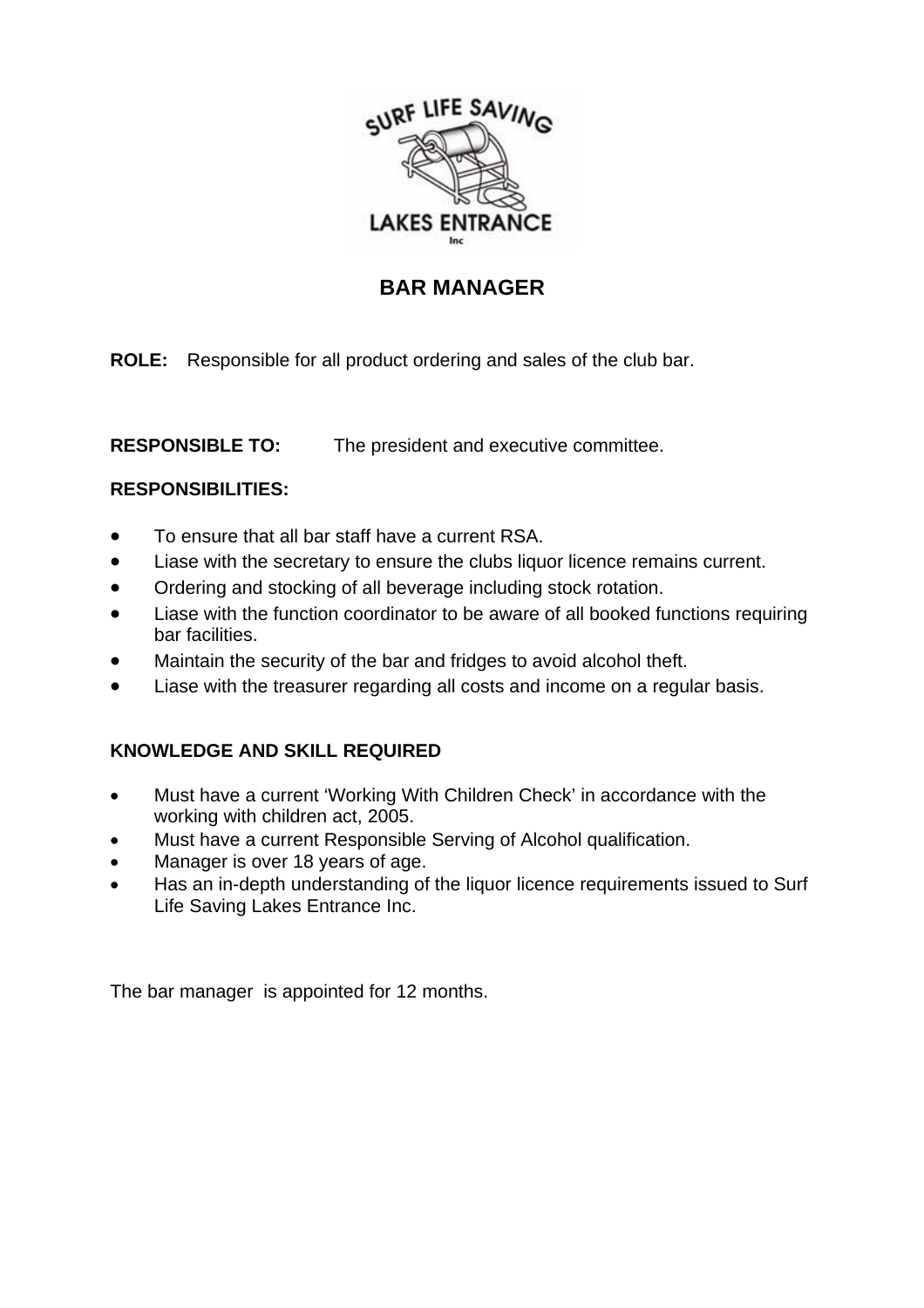

# **JUNIOR CLUB CAPTAIN**

**ROLE:** To support the club captain in his / her activities and provide a mentoring role to the club youth members.

**RESPONSIBLE TO:** Club captain and executive committee.

#### **RESPONSIBILITIES:**

- Provide a mentoring role to the youth club members. Ie under 15 yrs.
- Liase with the club captain in a supportive role in the provision of patrols.
- Bring to notice to the club captain and / or committee any breaches of procedure / discipline by patrolling club members.
- Liase with the youth and nippers coordinators to assist with the running of the YIPS and nippers programmes.
- Is willing to assist the club in preparing for life saving events such as camps, carnivals and state events.
- Liase with the chief instructor to assist with training of the youth club members.

The junior club captain is appointed for 12 months.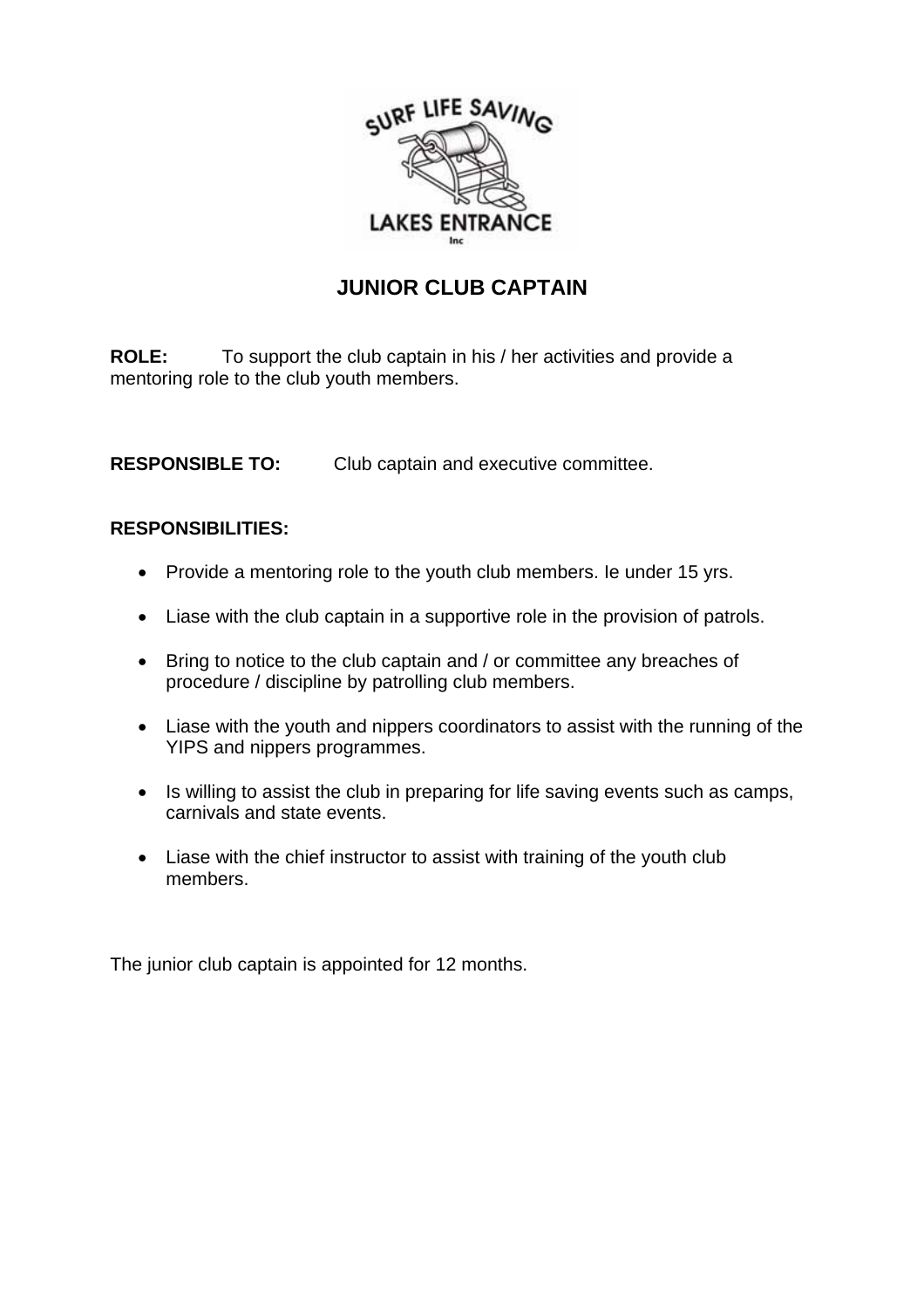

## **RADIO OFFICER**

**ROLE:** Maintain the club radio equipment and member training to the standard expected by Life Saving Victoria.

#### **RESPONSIBLE TO:** President, Executive committee and the state radio officer of Life Saving Victoria.

#### **RESPONSIBILITIES:**

- Ensure that the club radio network is maintained in a serviceable condition for emergency work throughout the year.
- Purchase and assist with installation of radio equipment, fixed or portable.
- Maintain an asset management process that incorporates a replacement schedule.
- Establish a system for the use of the radios and monitor the successful implementation of any training packages. This will require liason with the club chief instructor.
- Work with the committee and senior club members to establish / support a professional radio usage culture.
- Liase with the chief instructor and club captain regarding appropriate radio instruction for the bronze camp students and SLSA radio award holders.
- Have regular communication with the state radio officer of Life Saving Victoria to assist club members with changes / updates to usage of the radio network.
- Assist the committee with any grant application for new radio equipment.
- Liase with radio officers of other clubs in the Gippsland district in conducting radio operation courses.
- Liase with the club OH&S officer to ensure yearly testing / tagging of radio equipment. (ie power leads / cables)
- Assist the committee with a yearly review of the club policy / procedure document regarding radio usage.